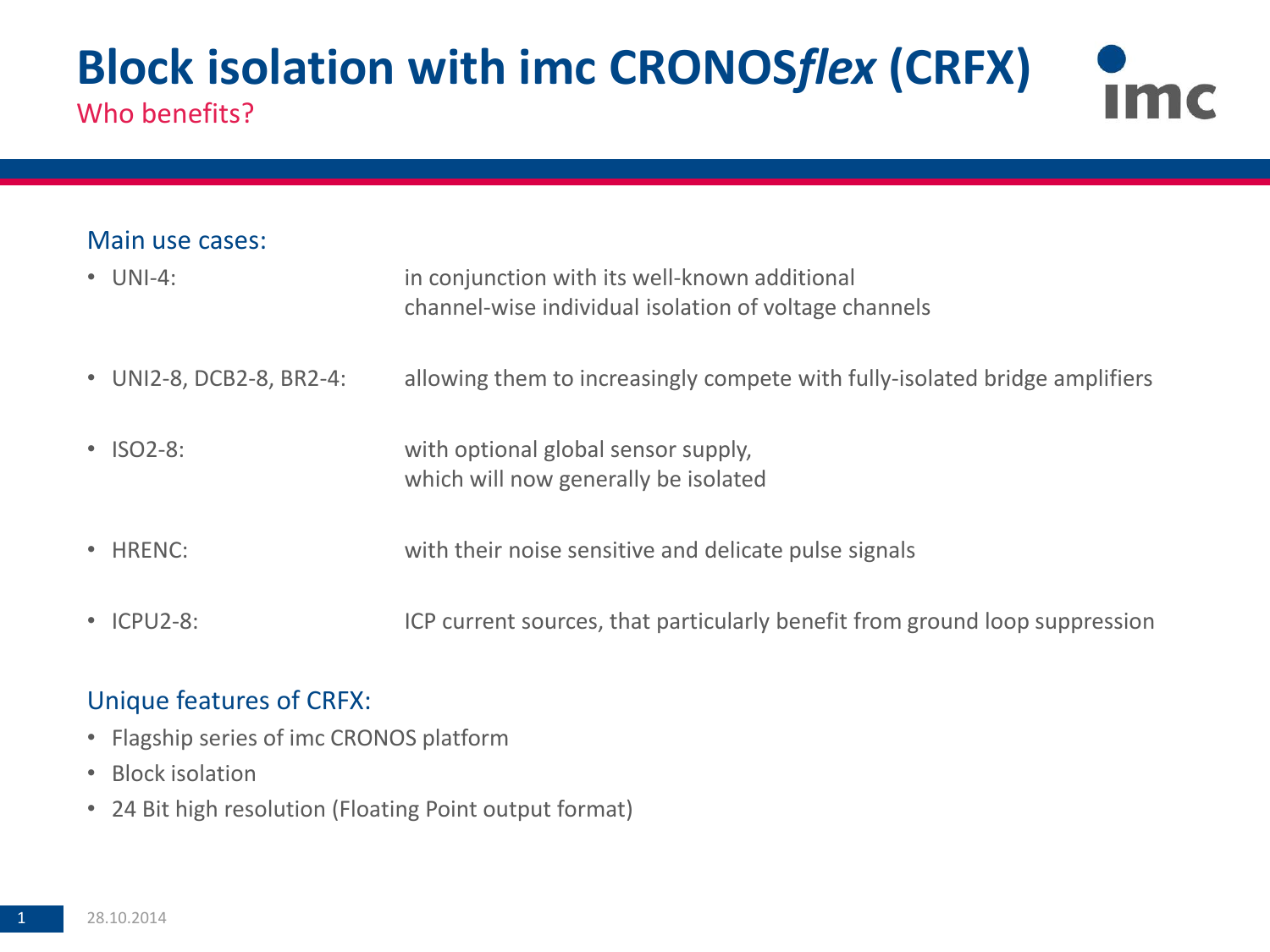# **Isolation with imc CRONOS***flex* **(CRFX)** Summary